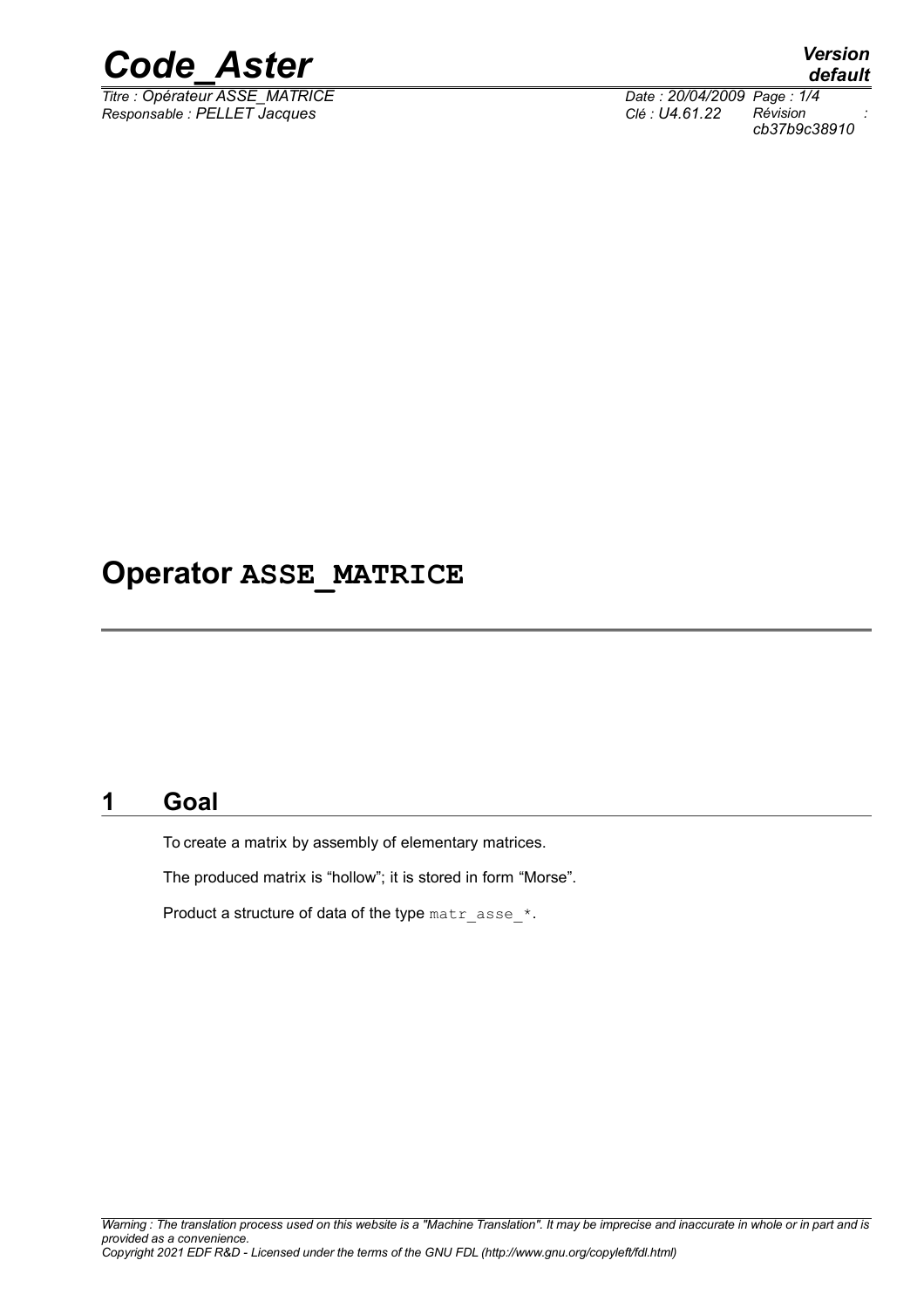# *Code\_Aster Version*

*Titre : Opérateur ASSE\_MATRICE Date : 20/04/2009 Page : 2/4 Responsable : PELLET Jacques Clé : U4.61.22 Révision :*

*cb37b9c38910*

### **2 Syntax**

| my [matr asse *] = ASSE MATRICE |   |                            |                                          |  |                                    |  |                                                                                            |                  |
|---------------------------------|---|----------------------------|------------------------------------------|--|------------------------------------|--|--------------------------------------------------------------------------------------------|------------------|
|                                 |   | $\bullet$ MATR ELEM = mel, |                                          |  |                                    |  | [matr elem DEPL R]<br>/ [matr elem DEPL C]<br>/ [matr elem TEMP R]<br>/ [matr elem PRES C] |                  |
|                                 |   | NUME $DDL = naked,$        |                                          |  |                                    |  | [nume ddl]                                                                                 |                  |
|                                 | ♦ | CHAR CINE = $cha,$         |                                          |  |                                    |  | / [char cine meca]<br>/ [char cine ther]<br>/ [char cine acou]                             |                  |
|                                 | ♦ | SYME = $'YES'$ ,           |                                          |  |                                    |  |                                                                                            |                  |
|                                 | ♦ |                            | INFORMATION = $/ 1,$<br>$/2$ ,           |  |                                    |  | [DEFECT]                                                                                   |                  |
|                                 |   |                            |                                          |  |                                    |  |                                                                                            |                  |
|                                 |   | if MATR ELEM               | [matr elem DEPL R]<br>[matr elem DEPL C] |  | then $\lceil * \rceil \rightarrow$ |  |                                                                                            | DEPL R<br>DEPL C |

 $[matrix$  $-$ elem $-$ PRES $C$ ]

[matr\_elem\_TEMP\_R] TEMP\_R<br>[matr\_elem\_PRES\_C] FRES\_C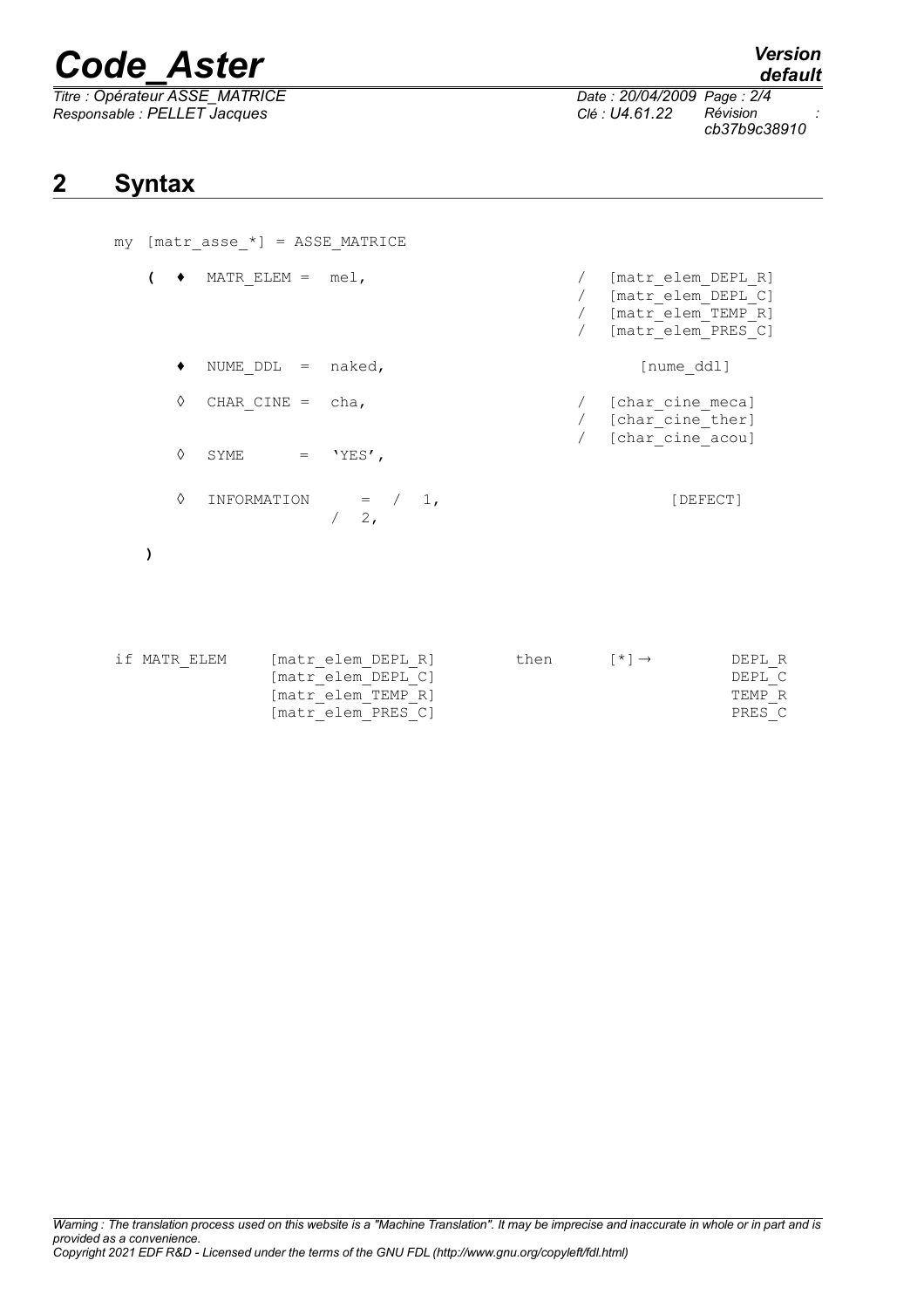# *Code\_Aster Version*

*Titre : Opérateur ASSE\_MATRICE Date : 20/04/2009 Page : 3/4 Responsable : PELLET Jacques Clé : U4.61.22 Révision :*

*default cb37b9c38910*

### **3 Operands**

#### **3.1 Operand MATR\_ELEM**

MATR ELEM =  $me1,$ Name of the concept matr elem \* to assemble.

#### **3.2 Classification and storage**

 $\bullet$  NUME DDL = naked,

Specify the classification of the equations of the assembled system and the storage of the matrix.

#### **3.3 Operand CHAR\_CINE**

 $\Diamond$  CHAR CINE = cha,

Name of the kinematic load to take into account in the matrix assembled for a treatment by elimination of the degrees of freedom forced (see order AFFE\_CHAR\_CINE [U4.44.03]).

#### **3.4 Operand SYME**

with  $SYME = YYES'$ 

This argument can take only the value 'YES'. In this case, one forces the symmetrization of the matrix after assembly. Thus, if the matrix created by assembly **K** is not-symmetrical, the keyword  $SYME = YYES'$  allows to symmetrize it and replace it by:

$$
ma = \frac{1}{2}(K + K^T)
$$

#### **3.5 Operand INFORMATION**

◊ INFORMATION

The impression of information allows on the assembled matrix

- 1 : pas d' impression,
- 2 : impression amongst stored terms and of the coefficient of conditioning of the degrees of freedom of the type 'LAGR',